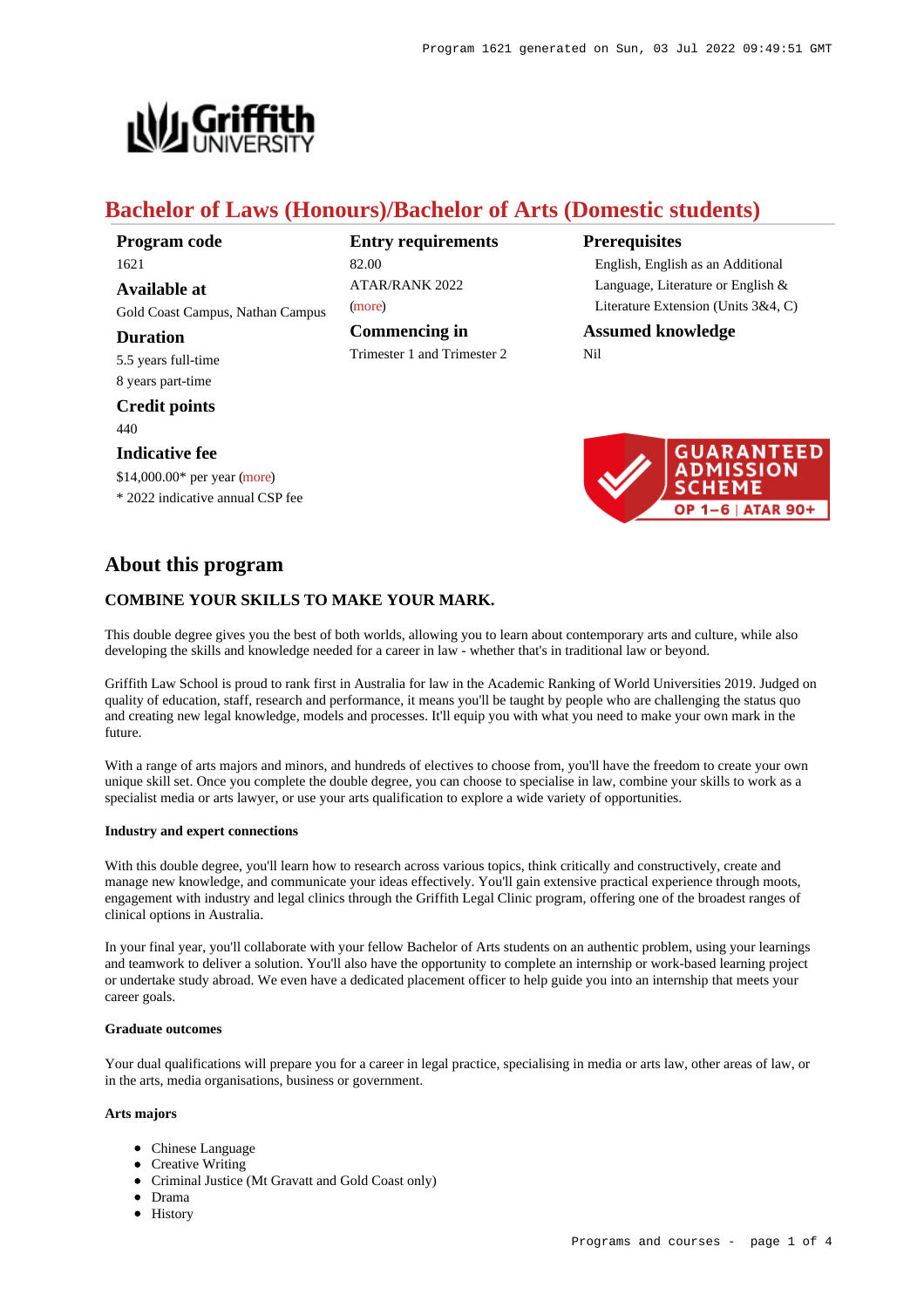- Indigenous Studies
- Islam-West Relations
- $\bullet$  Italian Language
- Japanese Language
- Journalism
- Language, Culture and Society
- **•** Literary Studies
- Security and International Studies
- Popular Culture
- Psychology (Mt Gravatt and Gold Coast only)
- Sociology
- Social Justice
- Spanish Language
- Strategic Communication

The following language majors are available via cross-institutional study:

- French Language (UQ St Lucia)
- German Language (UQ St Lucia)
- Indonesian Language (UQ St Lucia)
- Korean Language (UQ St Lucia)
- Modern Greek Language (Flinders University)

#### **Flexibility**

**Fast-track your finish line** - With intensive study options (and/or) year-round classes available, this degree can be finished in less time than a standard full-time study load, getting you into the workforce faster.

#### **Global mobility**

Students in this degree may be able to participate in an overseas program specifically designed to fit the degree's teaching objectives such as [3192LHS Italian In-Country Independent Study Enhanced](https://www148.griffith.edu.au/Course/3192LHS) and [3610LHS Muslim World Study Tour](https://www148.griffith.edu.au/Course/3610LHS).

## [My attendance during the program](https://www148.griffith.edu.au/programs-courses/Program/1621/Overview/#attendance) **Attendance information**

The Bachelor of Laws (Honours)/Bachelor of Arts is offered full-time on-campus at the Nathan and Gold Coast campuses.

As a full-time student you will generally attend 10-15 hours of scheduled classes per week throughout the trimester. Classes may be scheduled during the day and early evening throughout the week.

Some law electives are based at Nathan campus, some at the Gold Coast. A few law electives are run in intensive mode, including in trimester 3. Intensive mode means that classes may be compacted over a week, or over several weekends. Some law electives are 'clinics' which typically involve work off campus. Law electives are not normally undertaken until the final two years of your law degree.

## **Studying amid COVID-19**

The University's Mandatory COVID-19 Vaccination or Testing policy is under review and consultation and will be suspended from 14/4/2022. Please visit [Studying amid COVID-19](https://www.griffith.edu.au/coronavirus/studying-amid-covid-19) for more information.

#### **Student Income Support**

To be classed as a full-time student, you are required to enrol in a minimum number of credit points each standard study period. The minimum credit points for full-time enrolment in this program is 30 credit points.

Trimester 1 and Trimester 2 are deemed standard study periods. As Trimester 3 is a non-standard study period, continuing students moving from one year to the next will not be required to study during this trimester to be eligible for student income support.

Domestic students who commence in Trimester 3 may be eligible for student income support from the onset of study provided they are enrolled full-time in this study period.

Please refer to the [Australian Government website](https://www.humanservices.gov.au/customer/dhs/centrelink) for more details.

#### **Work-integrated learning**

The Bachelor of Laws provides the opportunity for optional work-integrated learning through its variety of Clinic courses.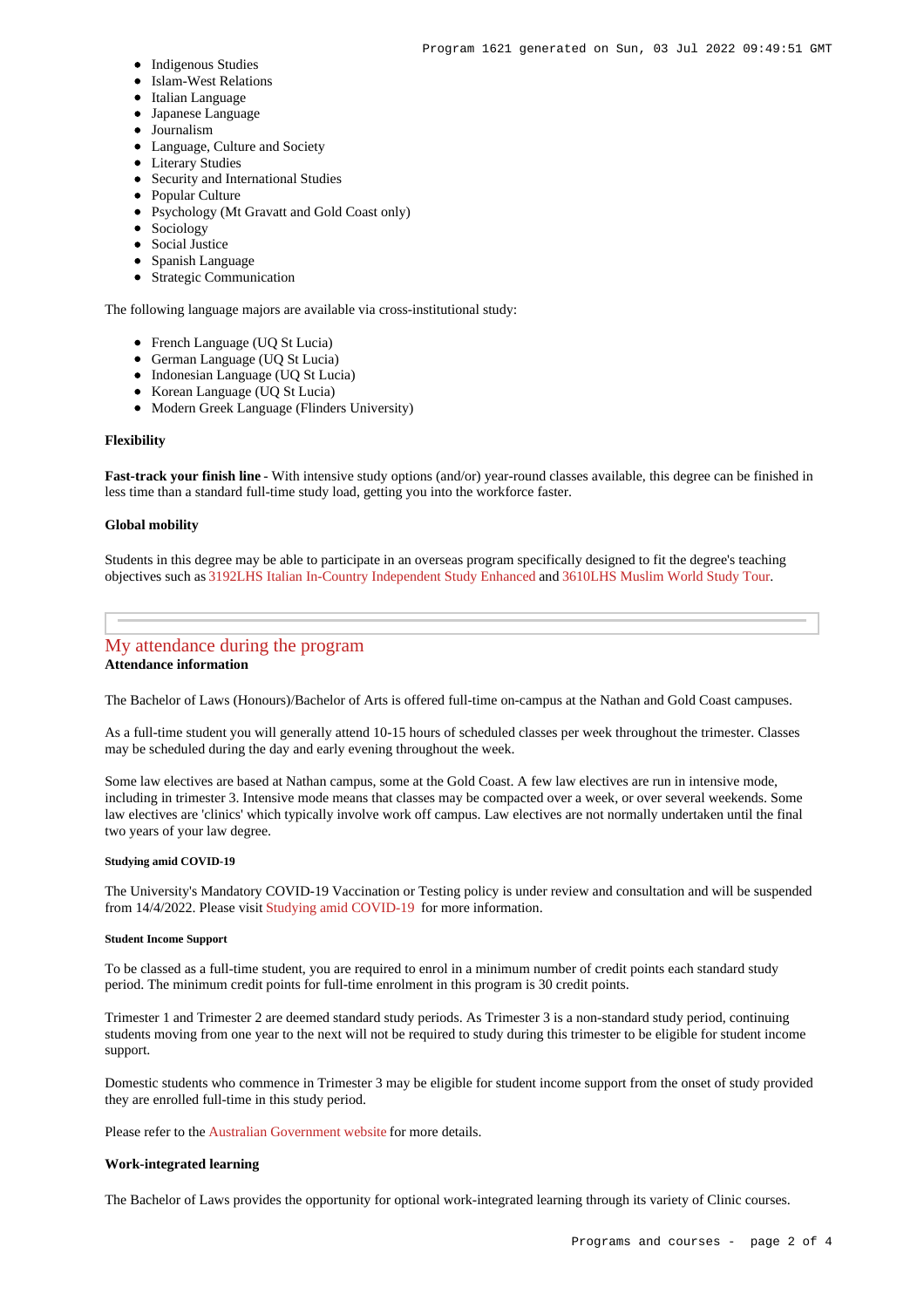## [My career opportunities](https://www148.griffith.edu.au/programs-courses/Program/1621/Overview/#opportunities)

#### **My career opportunities**

#### **Key employment sectors\***

- Professional, Scientific and Technical Services
- Arts and Recreation Services
- Public Administration and Safety
- Information Media and Telecommunications
- Manufacturing
- Financial and Insurance Services
- Retail Trade

### **Potential job outcomes**

- Solicitor
- **•** Barrister
- Arts lawyer
- Media lawyer
- **Journalist**
- Social historian
- Public relations officer
- Sociologist

*\*Source: [Australian Government Job Outlook](https://joboutlook.gov.au/).*

## [Professional recognition](https://www148.griffith.edu.au/programs-courses/Program/1621/Overview/#recognition)

## **Professional recognition**

To be eligible for admission as a solicitor, a person must complete an approved law degree (undertaken approved practical legal training via a practical legal training course of Supervised Traineeship at a Law firm) and be able to satisfy the Legal Practitioners Admissions Board and the Supreme Court of their fitness to practise.

• Oueensland Law Society

**Canada:** Griffith University's law degree is accepted for entry into the legal profession in Canada's common law provinces, when accompanied by a Certificate of Qualification from the National Committee on Accreditation (NCA) of the Federation of Law Societies of Canada. You must ensure you complete the five Canadian Law courses to help you prepare for the NCA exams while gaining credit towards your law degree.

#### • [Federation of Law Societies of Canada](http://flsc.ca/)

**Malaysia (Sabah and Sarawak):** Students from Sabah or Sarawak who have a Griffith law degree and wish to return to Sabah or Sarawak to practise law may do so providing they gain admission to practice in an Australian jurisdiction first and then fulfil additional requirements upon their return to Sabah or Sarawak.

**Fiji:** All Australian law degrees are recognised in Fiji. Graduates must also complete their Practical Legal Training to be admitted to practice law in Fiji.

**Papua New Guinea (PNG):** All Australian law degrees are recognised in PNG. Graduates that are not citizens of PNG must complete their Practical Legal Training, have three years' post admission experience, and complete three exams on PNG law to be admitted to practice law in PNG.

**Brunei:** All Australian law degrees are recognised in Brunei. Graduates must also complete their Practical Legal Training to be admitted to practice law in Brunei.

**India:** Griffith's law degree is recognised for the purposes of admission to legal practice in India.

Please note that different jurisdictions' admission rules and requirements are subject to change. You should carefully examine the relevant legal requirements which are usually available on each jurisdiction's relevant law or bar association's websites.

#### [What are the fees?](https://www148.griffith.edu.au/programs-courses/Program/1621/Overview/#fees)

## **Commonwealth supported students**

- The fee is indicative of an annual full-time load (80 credit points) in a program categorized to one of the Australian Government's broad discipline areas (student contribution bands). A student's actual annual fee may vary in accordance with his or her choice of majors and electives. The Australian Government sets [student contribution](http://studyassist.gov.au/sites/studyassist/helppayingmyfees/csps/pages/student-contribution-amounts) [amounts](http://studyassist.gov.au/sites/studyassist/helppayingmyfees/csps/pages/student-contribution-amounts) on an annual basis.
- Find out more...